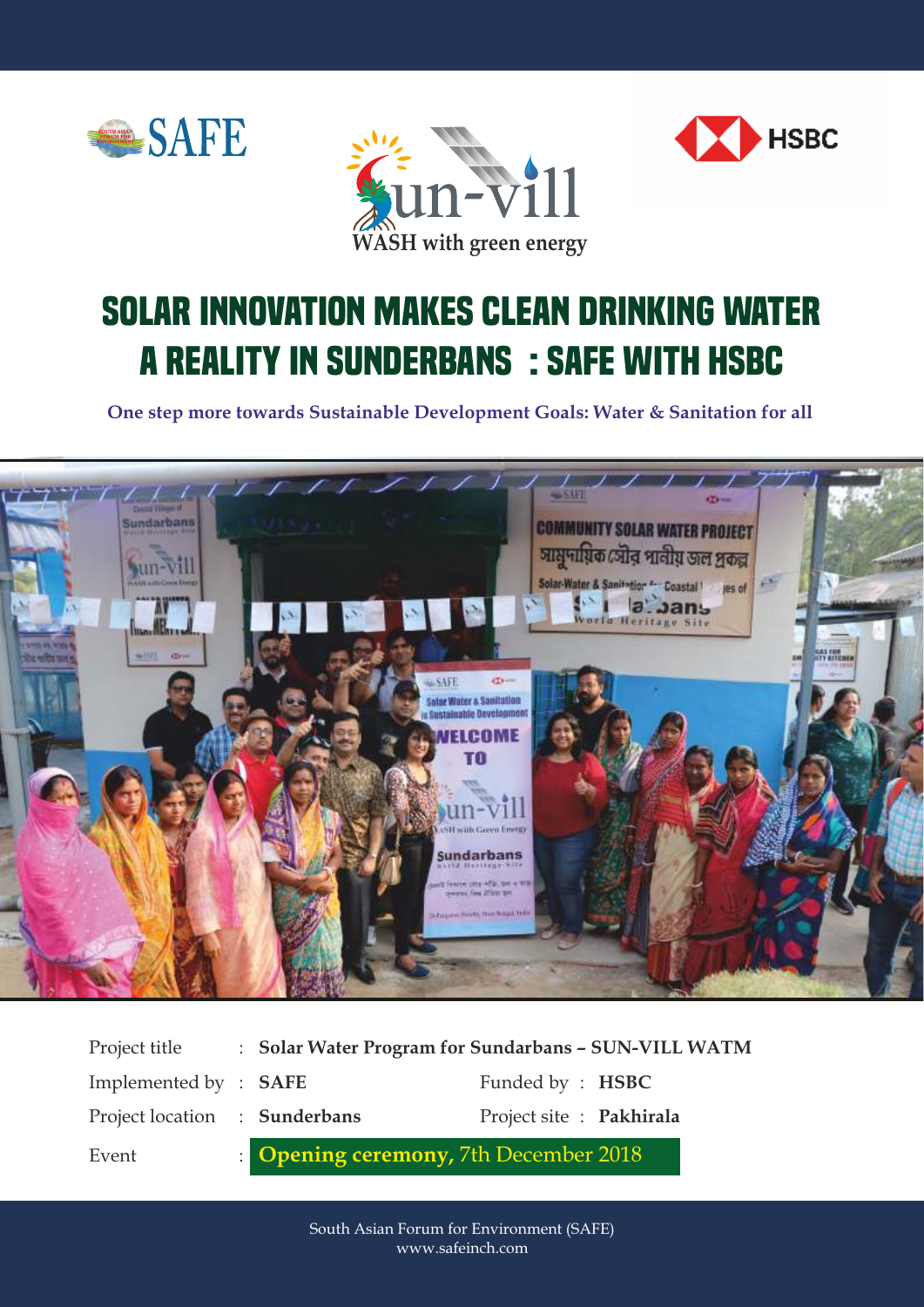



**Sunderbans got what it desperately needed for years : Drinking water**

Until two years ago, Sunderbans had no clean drinking water project, except for depending on few handpumps. South Asian Forum for Environment, SAFE with support from the HSBC, brought together the SunVill WATM project in year 2017, a community intervention on sustainable solar village for water, agriculture, sanitation and Hygiene in Sunderbans, world heritage site. The third drinking water project with solar innovation in series successfully launched at Pakhirala village of Sunderbans on 7th December 2018. Last year, first project installed in Gosaba village and second in Tilplighiri village of Sundarbans providing clean drinking water and sanitation to communities.

*SUN-VILL WATM' implemented SAFE) in partnership with HSBC is a 3- year project till 2020, that will instill six solar-run water ATM facilities for 18 hamlets of Sundarbans, to provide safe drinking water and hygienic sanitation to nearly 10,000 coastal families. The project will ensure 24×7 supply of safe drinking water, hygienic sanitation, harvested surface water for community usage and equitable access to Sun-Vill WASH powered by solar energy. This project is a comprehensive extension of WASH-US project providing clean drinking water and sanitation facilities to marginal communities covering four major slums of Kolkata (2014-17, SAFE & HSBC).*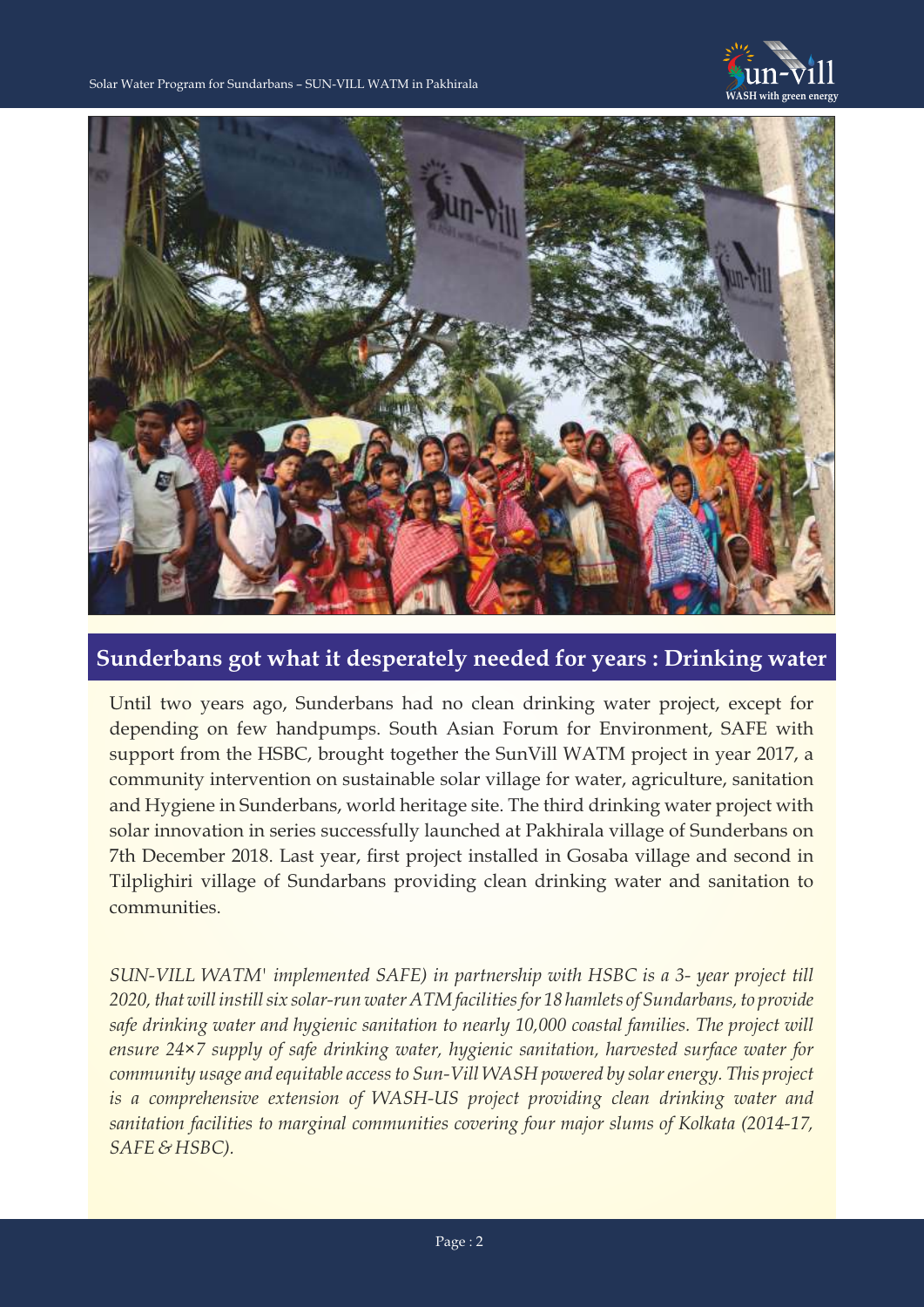



The launching ceremony held on 7th December at Pakhirala village in Sunderbans, participated by HSBC officials, SAFE project team, local Panchayat members, brought the most awaited gift to the village families and that is, SAFE project team, local Panchayat members, brought the water'.

Namita Mandal, local resident said, "This project in our village will change our life, now I can save a lot of money, as this water comes in good quality at a nominal fee".

However, majority don't buy water, as they cannot afford the cost. Women in the family gets her household's daily water supply from whatever local supply is available in the locality. Across the Sunderbans, rural households do not have access to clean drinking water; they must rely on water sources from handpumps or public standpipes connection that may be unhealthy. Women and girls, walk miles to have access to water. It takes 3-4 hours to collect the two pots of water for the family, and in many areas time length is even more.

Despite poverty, majority of villagers are constrained to buy water for infants, lactating mothers, patients in their families, not only the Sunvill WASH project saves considerable time and effort, but also brings drinking water at a nominal fee of 50 paise litre, said Kailash Biswas, Block Secretary, Panchayat member at the ceremony.

Sunderbans faces a number of limitations in achieving expanded access to clean water, the irony is that coastal Sunderbans villages



**Padma Jahagirdar** *Center Director, HSBC, Kolkata.*

"The project achieves the water and sanitation goals through a CSR programme of HSBC, and we are committed to eco conservation by not only humanity, but social responsibility too. Thanks SAFE for their efforts..."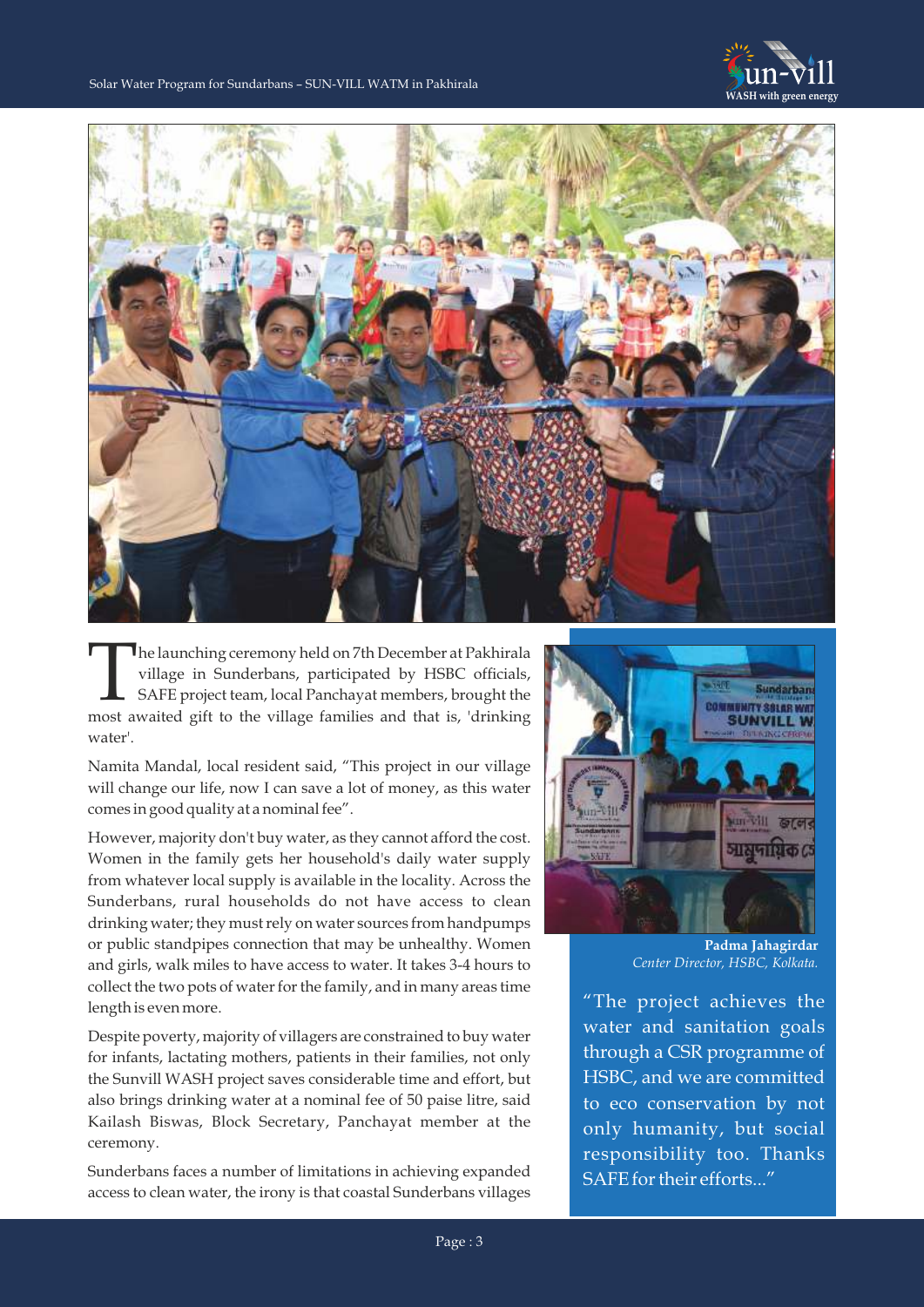



**Dr. Dipayan Dey** *Chair, SAFE*

"Water and sanitation is the basic necessity of life that gets compromised due to climate change impacts, with this project Sun-Vill WASH we could enable the vulnerable communities of Sunderban with climate preparedness and as well make them free from water-poverty trap..."

are islands, with only 4% of fresh water-available. World Bank report has pointed out poor situation of drinking water and sanitation in Sunderbans. Primary need assessment survey and resource mapping conducted by SAFE shows that having no water has devastating effects both on individuals and communities.

People need water to live. In Tiplighiri and other remote islands of Sunderbans, it was observed through socio-metric surveys and health camps that children under five suffer acute malnutrition, however there is free food with availability of local fish from ponds and vegetables grown in open fields, but there is no water suitable for drinking. The drinking water solution came in Tiplighiri village with unveiling of the second unit of Sun-vill WATM on 6th April 2018.

The first unit Sun-Vill WATM, was launched on 24 November 2017, in Gosaba, Sunderbans, near to the hospital to provide safe drinking water to the patients, pregnant women, mothers, children, senior citizens in priorities and local community members. The event was attended by officials of HSBC, stakeholders including, local authorities, school students and community and members of SAFE.

Local authorities congratulated the project partners HSBC and SAFE, and publicly announced that implementing a project of this kind is not easy in a terrain like Sunderbans, however, the first project creates a milestone in bringing clean drinking water to the poorest and especially patients and school children in the area.

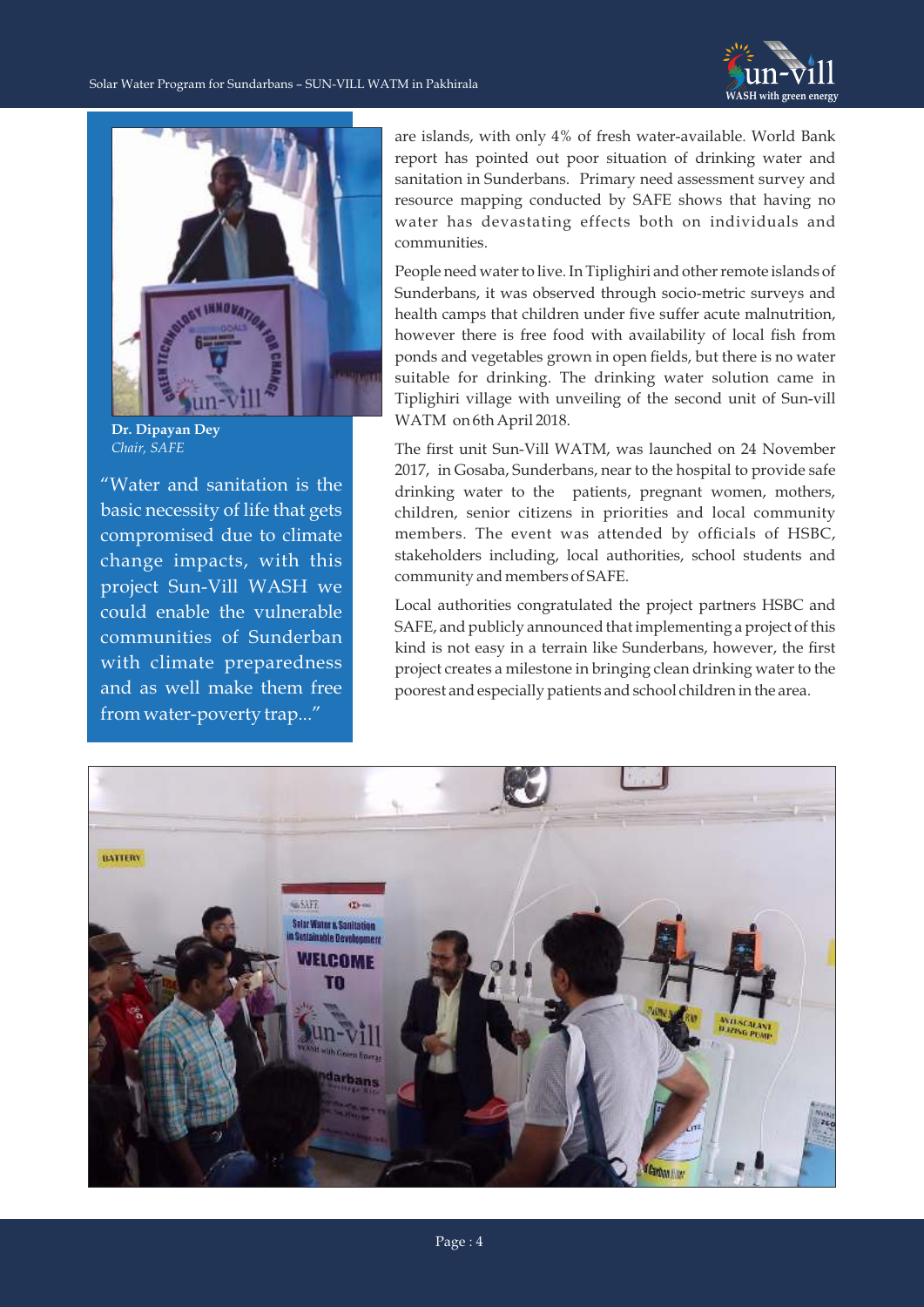



## **Major impacts**

- Reduction in infections and water borne diseases by 70-75% in the community of 5 surrounding villages.
- Project rendering a cost cut of 45% per household on average in medical expenses in a span of three years.
- Equitable access to water, energy and sanitation to almost 2500 households in a year.

Since year 2014, the SAFE & HSBC collaborative project is providing safe drinking water to poorest of the poor. Internationally recognized and numerous award winner WASH innovation is attributing to 10 sustainable development goals out of 17 goals identified and defined by the UN Framework Convention to Climate Change.

## **Awards SAFE & HSBC won for the project :**

- UN Water for life Award in year 2015
- Shortlisted for Ashden in year 2015
- Hogan Lovells Award for community Solar innovation 2017
- FICCI Water Awards 2018, 1st Prize community initiatives by industry category, to HSBC in partnership with South Asian Forum for Environment.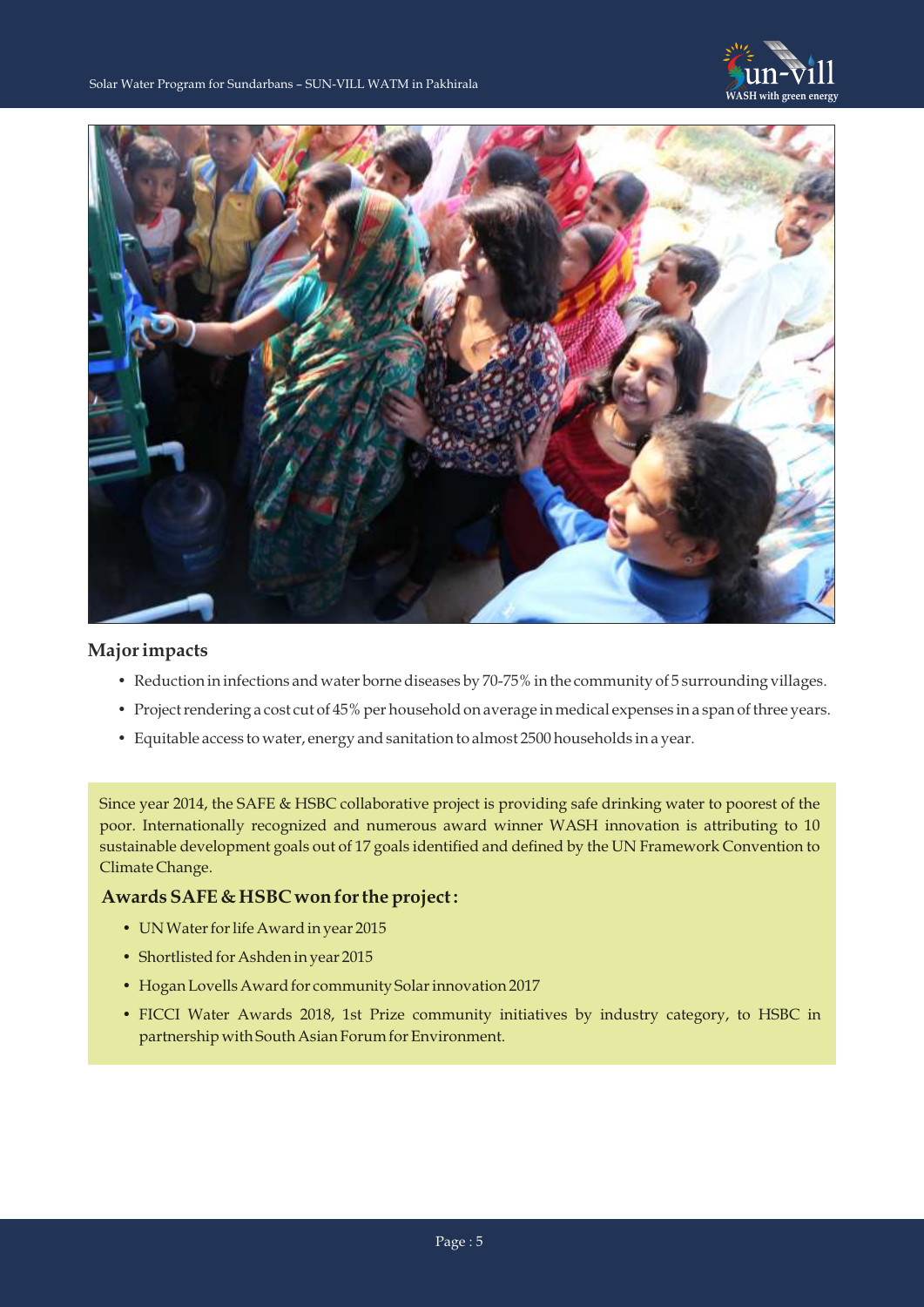



HSBC team in towards Pakhirala village, Sunderbans on 7th December 2018



SAFE & HSBC partnership delivers the 3rd solar run drinking water project in Sunderbans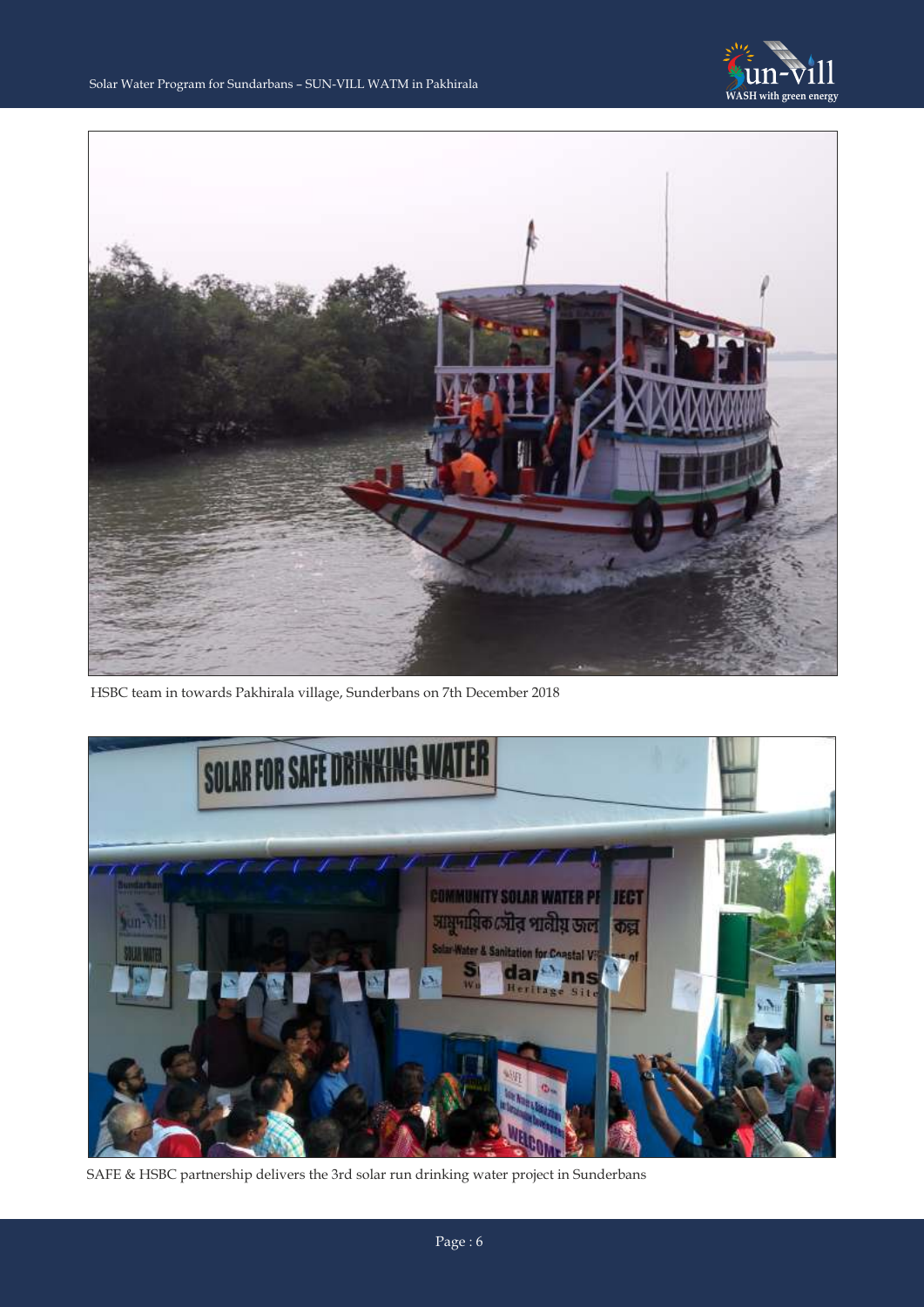



The 3rd solar powered drinking water and sanitation project for community in Sunderbans, SAFE with HSBC



Ongoing health camp at the project site at Pakhirala village, Sunderbans, to create awareness on health and hygiene.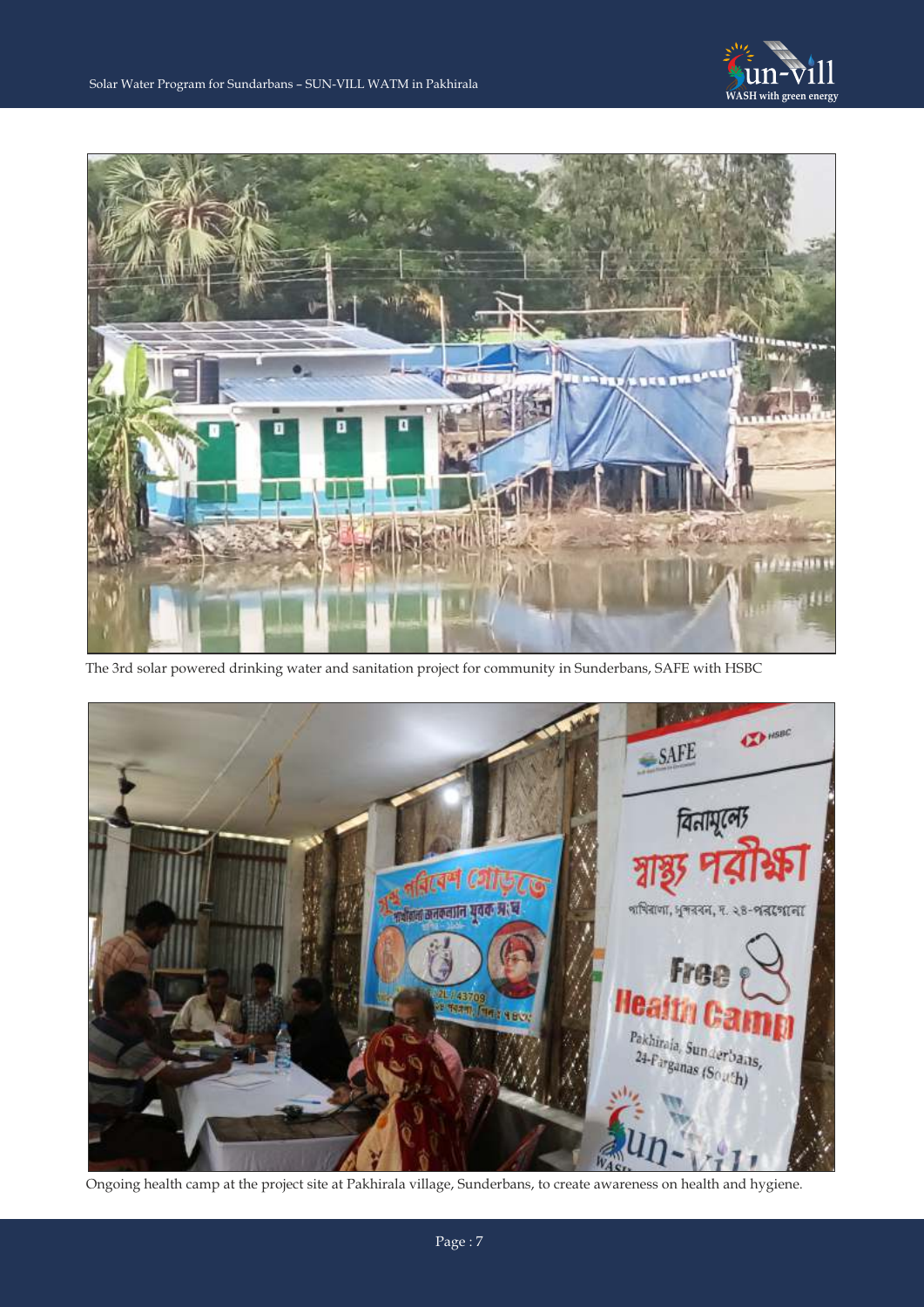



The Sunvill WATM launching ceremony on 7th December 2018, attended by HSBC officials, SAFE project team, Panchayat members and community.



Local residents of Pakhirala joins to celebrate the inaugural event of drinking water project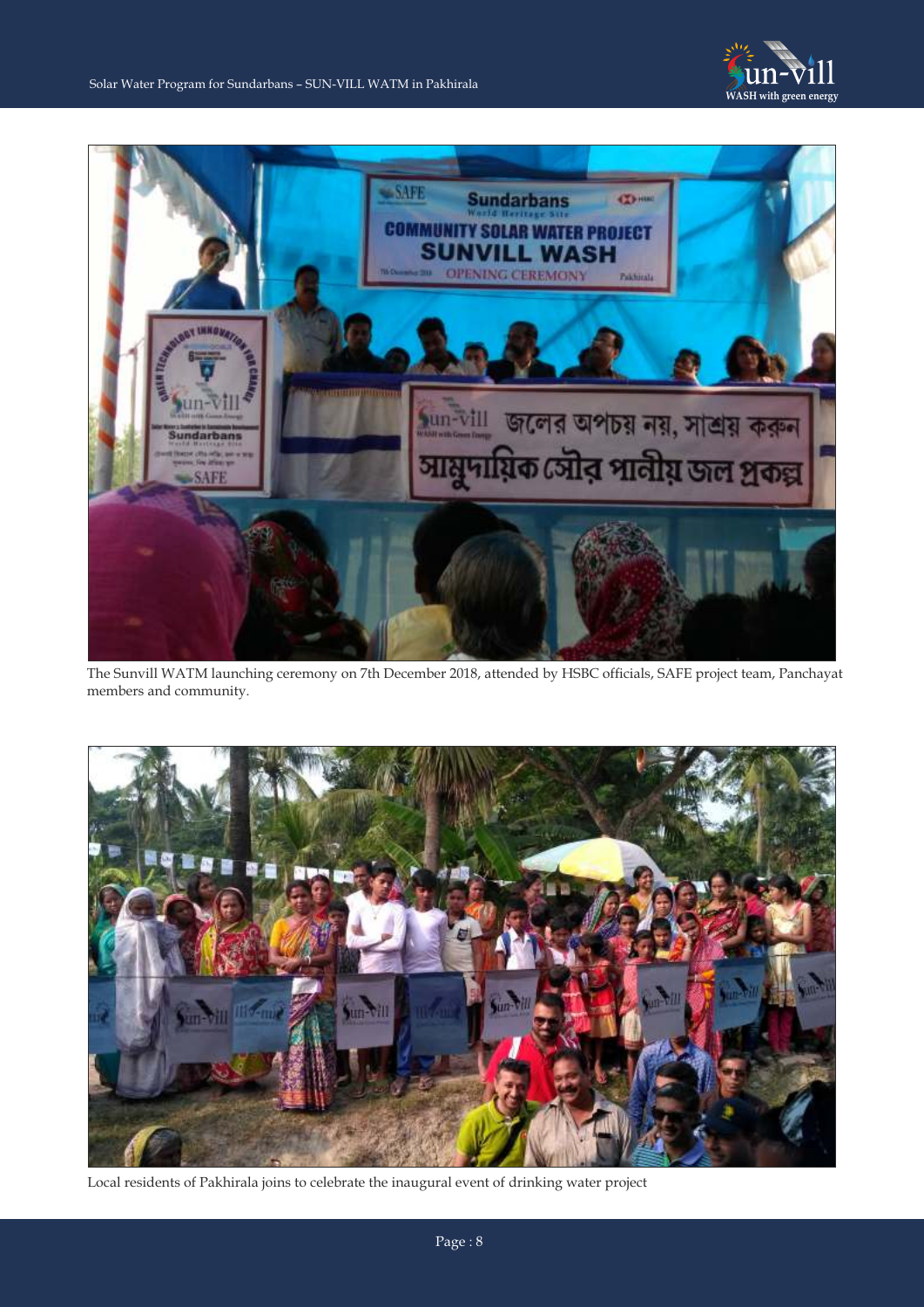



Project LCC member from HSBC switches on the solar panel of the water treatment plant.



Dr. Dipayan Dey, Chair, SAFE explains the innovations that makes the project work in a terrain like Sunderbans.